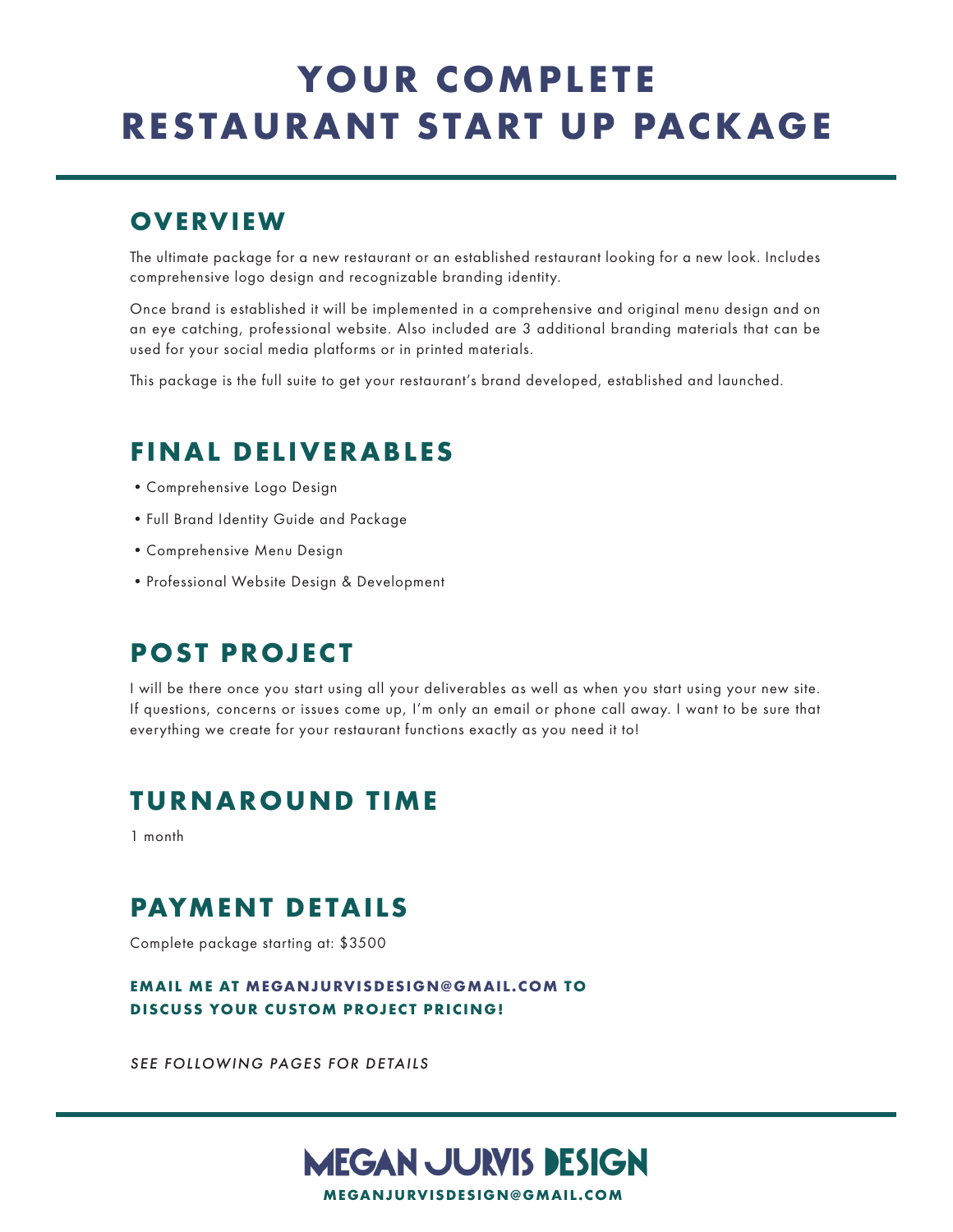# **THE DETAILS COMPREHENSIVE LOGO DESIGN**

## **OVERVIEW**

With this package, I will take your ideas, no matter how vague, and turn them into a unique, eye-catching, professional logo that will accurately represent your restaurant. And to ensure maximum versatility across all platforms, a secondary logo and brand mark will be included.

### **RESEARCH**

- •You will receive a short logo prep sheet to help me better understand your vision for your restaurant and brand and how the logo will be primarly used.
- •If necessary, we'll discuss the answers (through email, phone or Skype).
- I will research your market, competitors and peers.

## **DESIGN & DEVELOPMENT**

You will receive 3 preliminary designs for review. Based on your feedback I will make 1 comprehensive design that you will receive to review. After I receive your feedback, I will create the final design as well as a secondary logo and brand mark, prepare the files and deliver the following in all necessary digital and print formats:

#### *DELIVERABLES*

- 1 full-color primary logo
- 1 single-color primary logo
- 1 full-color secondary logo
- 1 single-color secondary logo
- 1 full-color brand mark

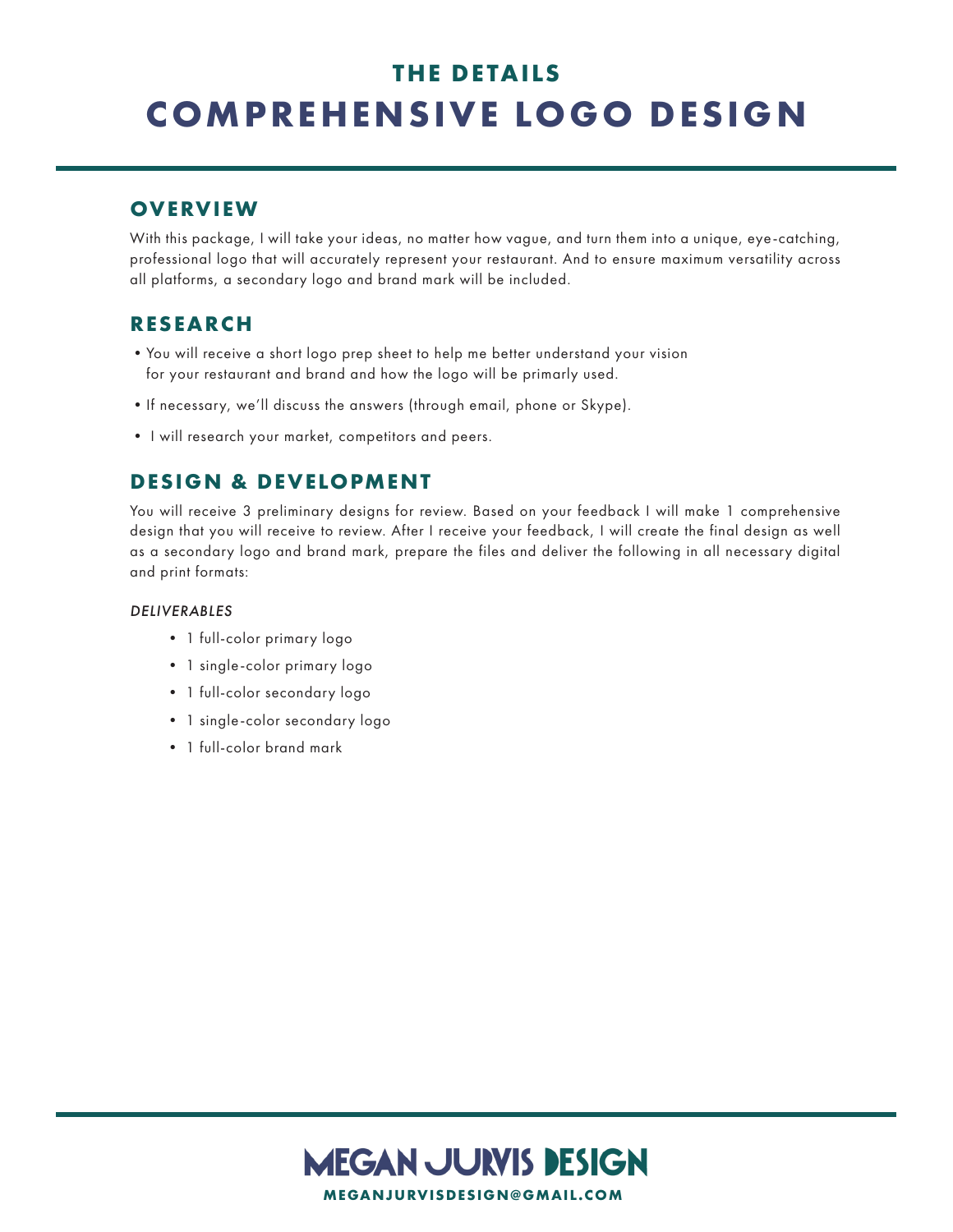# **THE DETAILS BRAND IDENTITY PACKAGE**

### **OVERVIEW**

This branding package develops and locks down your brand. I will take your vision for your restaurant, no matter how vague, and turn it into a comprehensive brand identity. The included guide will ensure future brand consistency across all platforms, media and materials. While the included deliverables will give you the cohesive presence necessary to share a professional and memorable experience with your target market.

### **RESEARCH**

You will receive a brand identity prep sheet to help me better understand your vision for your restaurant and brand. Once the prep sheet is returned to me, we'll discuss the answers (through email, phone or Skype). I will research your market, competitors and peers.

### **DESIGN & DEVELOPMENT**

Based on the answers to your brand identity prep sheet, I will compile and deliver to you a preliminary branding package. You will review the package and give me your feedback. Based on your feedback, I will then compile your comprehensive guide which will include the following:

- Moodboard with overview of brand
- Logo and brand graphics usage guidelines
- Font family and usage guidelines
- Color scheme and usage guidelines
- Mockup of branded materials to show brand in-action

#### *DELIVERABLES*

- Branding guide in a digital pdf format
- 3 additional signature branding graphics. These will be used throughout the restaurant's identity (i.e. website, interior signage, menus, merchandise, etc.) to reinforce the brand identity system.
- Facebook cover and profile image
- Twitter cover and profile image
- Two-sided business card (up to 5 people)

\*This package is completely customizable. Contact me to discuss additional branded items you are interested in including.

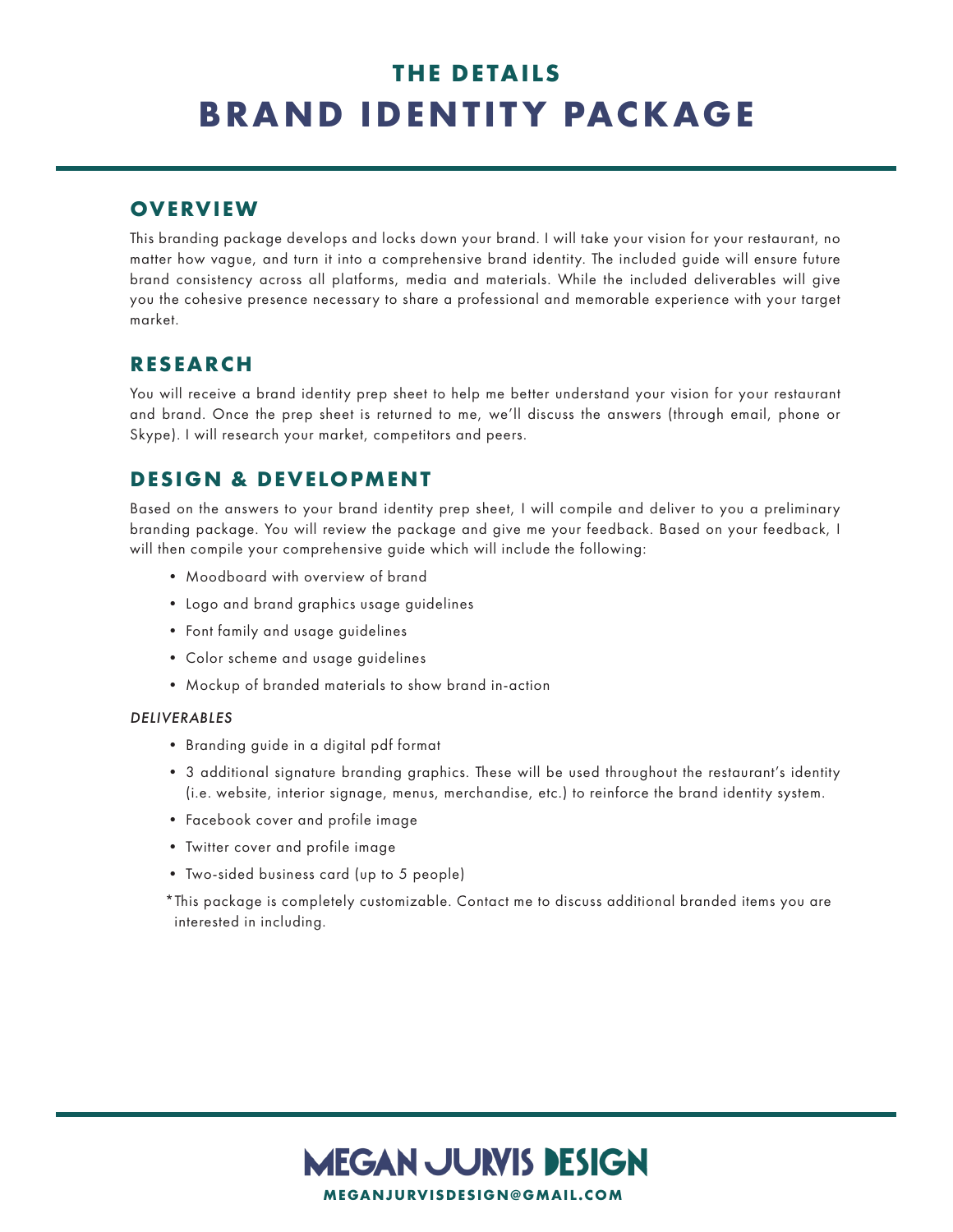# **THE DETAILS CUSTOM MENU DESIGN**

## **OVERVIEW**

A menu is a key component to a restaurant and should be a direct representation of the brand. I will work with you to design a menu that is original, functional and on-brand.

### **RESEARCH**

- •Collection of all content (copy and images) from you.
- •Verification of menu size, layout and printing requirements.

## **DESIGN & DEVELOPMENT**

Using the branding guide and signature branding elements, I will design a menu and deliver you a preliminary draft. The menu will go through review cycles until you are 100% satisfied.

### *DELIVERABLES*

• 1 pdf of menu prepped for printing

### **POST PROJECT**

I will be available for support and to answer printer's questions during the menu printing process.